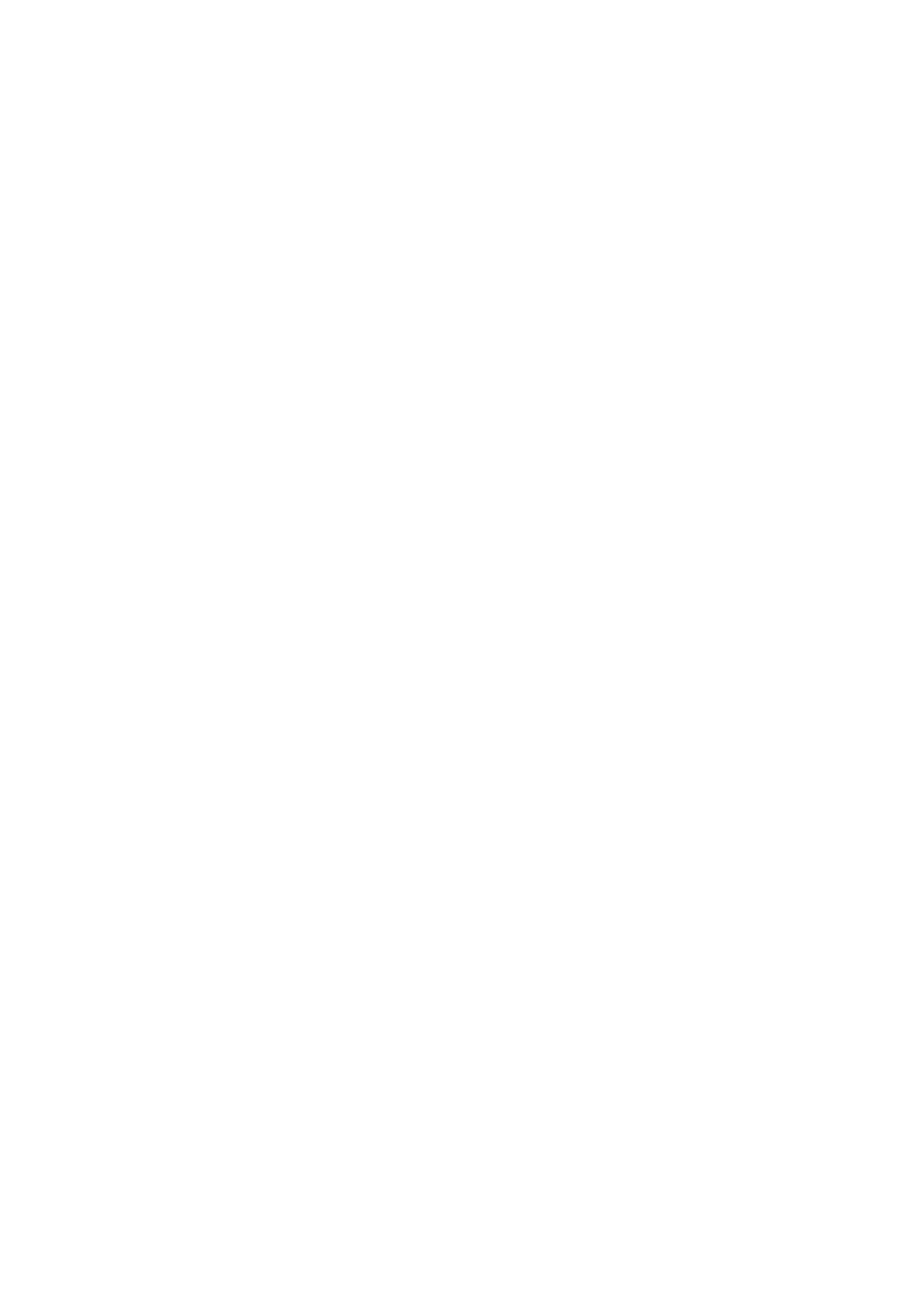*I certify that this public bill, which originated in the Legislative Assembly, has finally passed the Legislative Council and the Legislative Assembly of New South Wales.*

> *Clerk of the Legislative Assembly. Legislative Assembly, Sydney, , 2013*



New South Wales

## **Public Interest Disclosures Amendment Bill 2013**

Act No , 2013

An Act to amend the *Public Interest Disclosures Act 1994* to make further provision for the public officials covered by that Act, disclosures and other matters.

*I have examined this bill and find it to correspond in all respects with the bill as finally passed by both Houses.*

*Assistant Speaker of the Legislative Assembly.*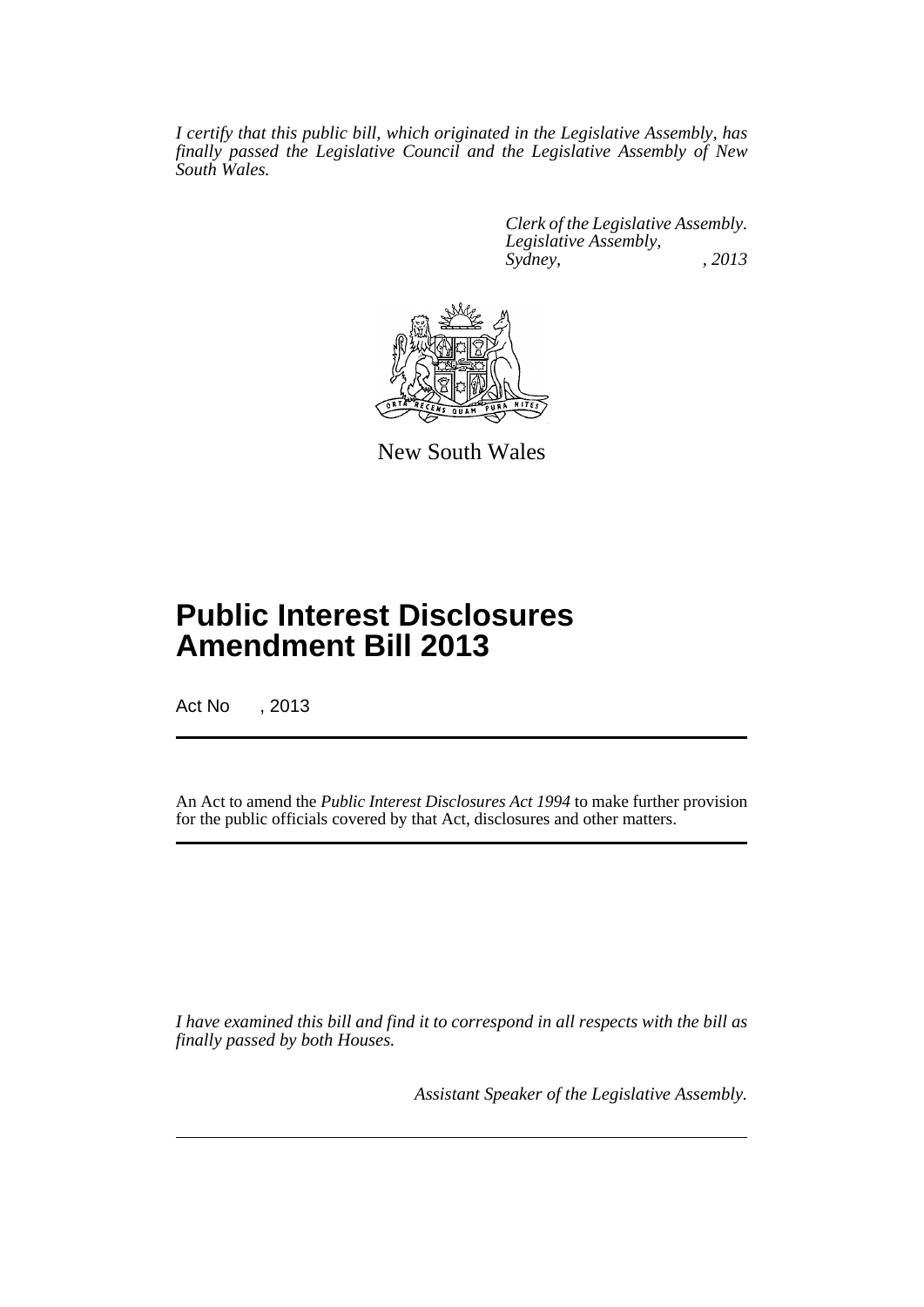### <span id="page-3-0"></span>**The Legislature of New South Wales enacts:**

#### **1 Name of Act**

This Act is the *Public Interest Disclosures Amendment Act 2013*.

#### <span id="page-3-1"></span>**2 Commencement**

This Act commences on the date of assent to this Act.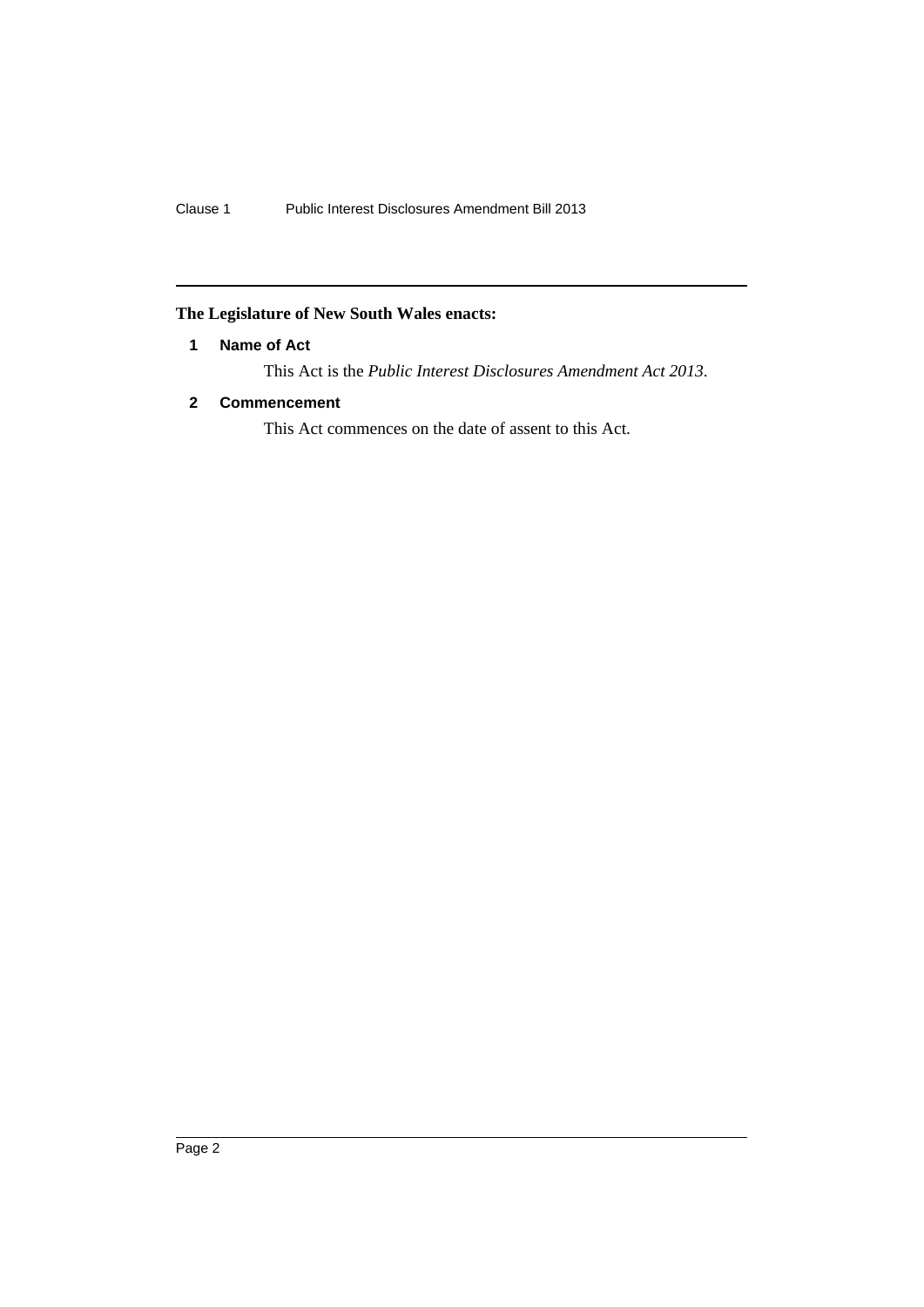Public Interest Disclosures Amendment Bill 2013

Amendment of Public Interest Disclosures Act 1994 No 92 Schedule 1

## <span id="page-4-0"></span>**Schedule 1 Amendment of Public Interest Disclosures Act 1994 No 92**

#### **[1] Section 4A**

Omit the section. Insert instead:

#### **4A Public officials**

- (1) In this Act, *public official* means:
	- (a) an individual who is an employee of or otherwise in the service of a public authority, and includes (without limitation) each of the following:
		- (i) a person employed under the *Public Sector Employment and Management Act 2002*,
		- (ii) a member of Parliament, but not for the purposes of a disclosure made by the member,
		- (iii) a person employed by either or both of the President of the Legislative Council or the Speaker of the Legislative Assembly,
		- (iv) any other individual having public official functions or acting in a public official capacity whose conduct and activities may be investigated by an investigating authority,
		- (v) an individual in the service of the Crown, or
	- (b) an individual who is engaged by a public authority under a contract to provide services to or on behalf of the public authority, or
	- (c) if a corporation is engaged by a public authority under a contract to provide services to or on behalf of the public authority, an employee or officer of the corporation who provides or is to provide the contracted services or any part of those services.
- (2) Without limiting subsection (1) and to avoid doubt, particular examples of public officials are as follows:
	- (a) a volunteer rural fire fighter who is an officer or other member of a rural fire brigade under the *Rural Fires Act 1997*,
	- (b) a volunteer officer or volunteer member of an SES unit (within the meaning of the *State Emergency Service Act 1989*),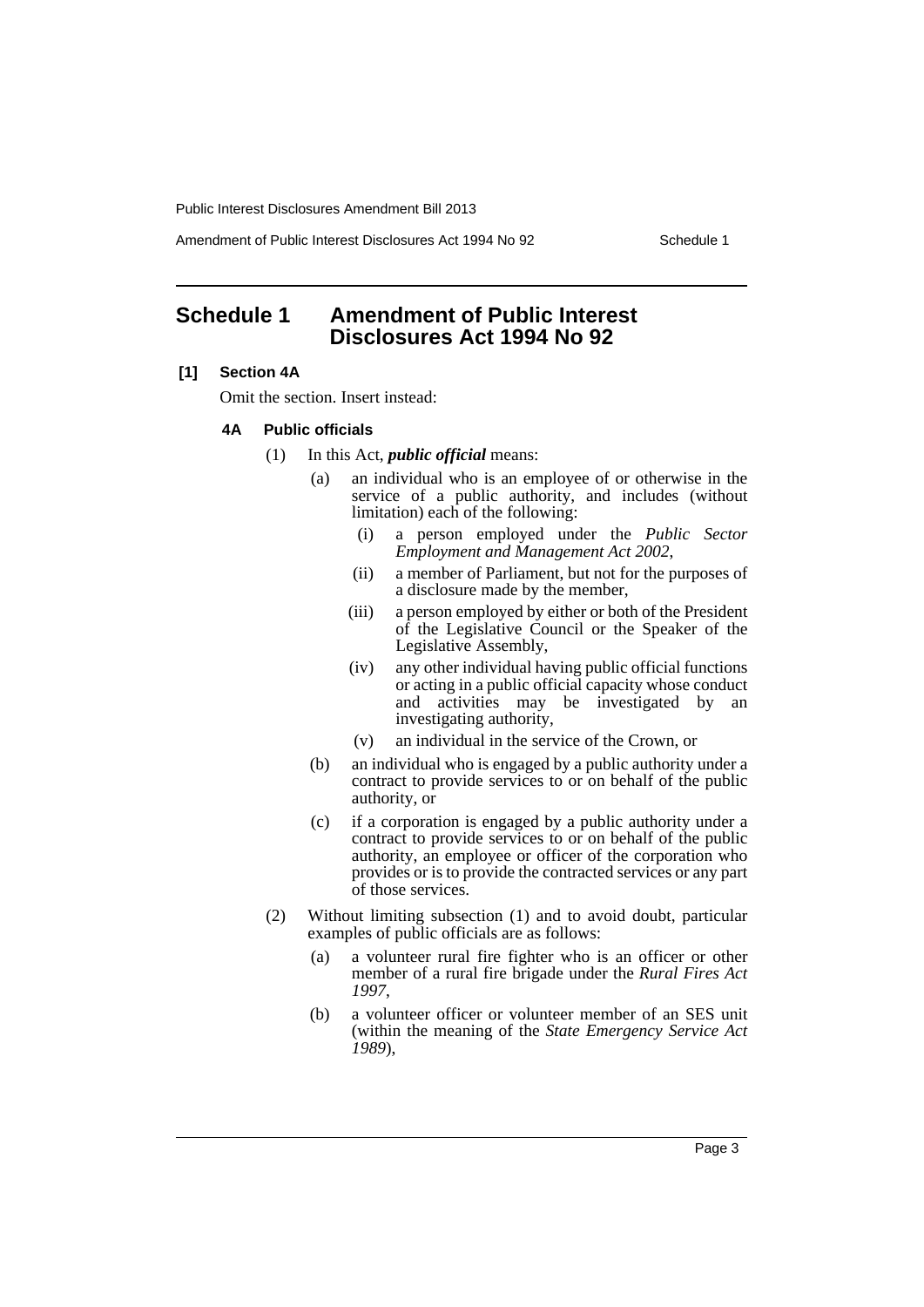Public Interest Disclosures Amendment Bill 2013

- (c) an officer of the Royal Society for the Prevention of Cruelty to Animals, New South Wales who is an inspector under the *Prevention of Cruelty to Animals Act 1979*,
- (d) a person who is employed by a management company for a managed correctional centre (within the meaning of the *Crimes (Administration of Sentences) Act 1999*) to perform duties at the correctional centre and who is authorised under section 240 of that Act to perform those duties,
- (e) an accredited certifier (within the meaning of the *Environmental Planning and Assessment Act 1979*).
- (3) A person who is a public official referred to in subsection (1) (b) or (c) is taken, for the purposes of this Act, to belong to the public authority with whom the relevant contract is made.

#### **[2] Section 6A Steering Committee**

Insert after section 6A (1) (g1):

(g2) the Public Service Commissioner,

#### **[3] Section 6A (4)**

Omit "3 members". Insert instead "4 members".

#### **[4] Section 6D Public interest disclosures policies and guidelines**

Insert after section 6D (3):

- (4) Subsection (1A) does not apply in relation to a public interest disclosure:
	- (a) made by a public official in performing his or her day to day functions as that public official, or
	- (b) otherwise made by a public official, under a statutory or other legal obligation.

#### **[5] Section 9 Disclosures must be made voluntarily**

Omit the section.

**[6] Section 20 Protection against reprisals**

Omit "2 years" from section 20 (3). Insert instead "3 years".

#### **[7] Schedule 2 Savings, transitional and other provisions**

Insert at the end of clause 1 (1):

any other Act that amends this Act